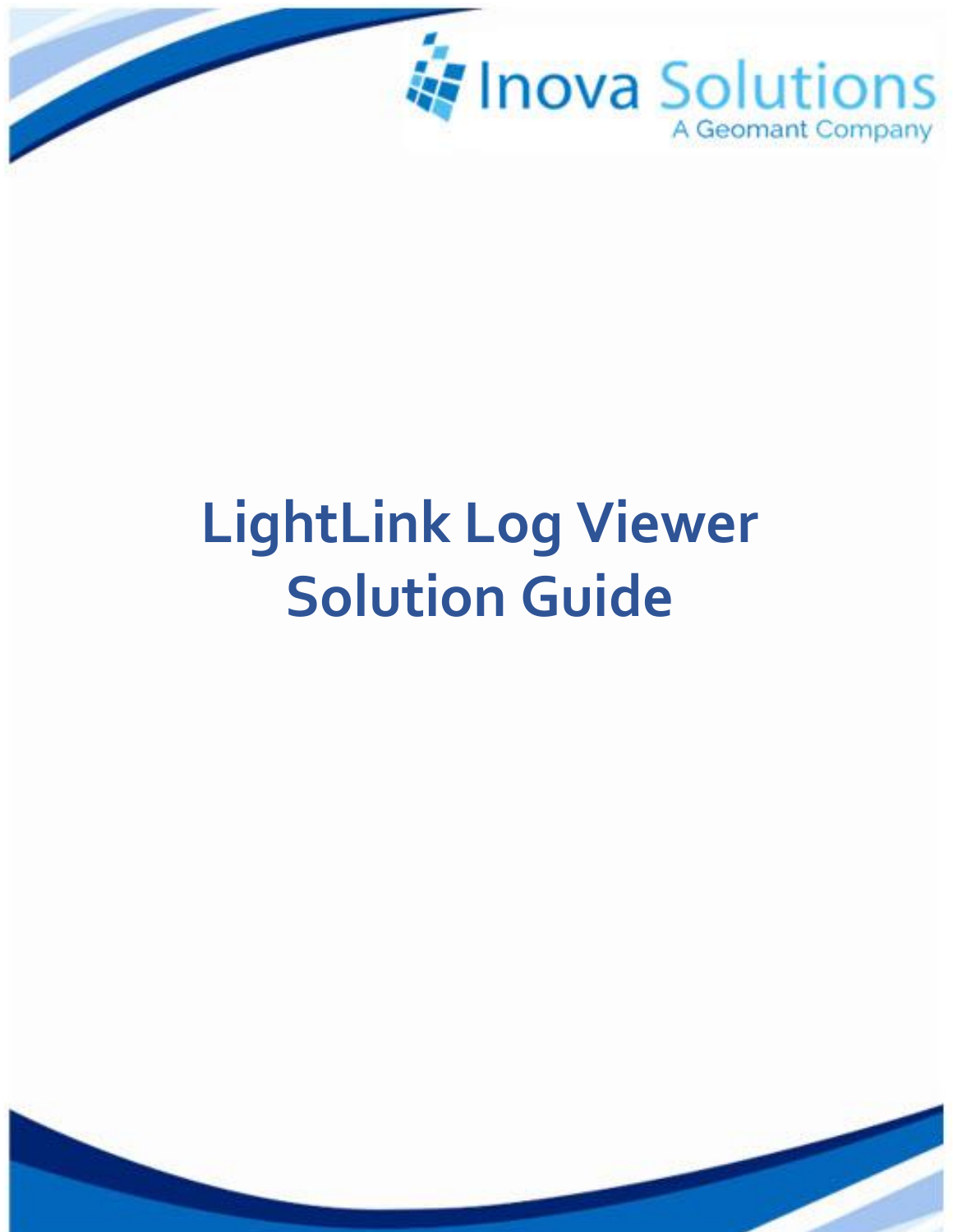

LightLink Log Viewer Solution Guide

August 16, 2010

#### NOTICE OF TRADEMARK:

Inova LightLink and its components are trademarks of Inova Solutions.

While reasonable efforts have been taken in the preparation of this document to ensure its accuracy, Inova Solutions, Inc. assumes no liability resulting from any errors or omissions in this manual, or from the use of the information contained herein.

> © 2021 Inova Solutions, Inc., a Geomant Company 971 2nd ST S.E. Charlottesville, VA 22902 434.817.8000 [www.inovasolutions.com](http://www.inovasolutions.com/)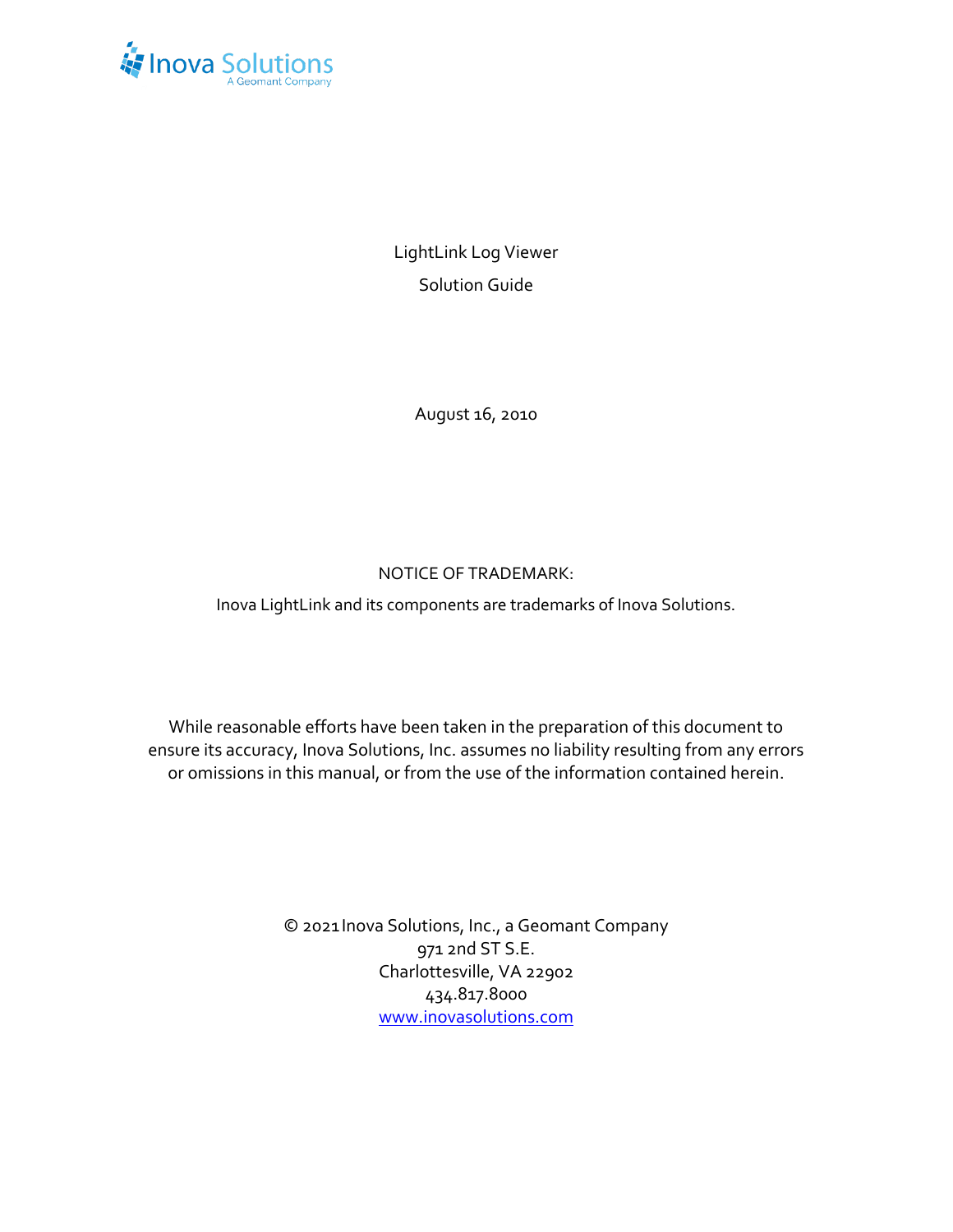## Inova Solutions

## **Table of Contents**

| $\mathbf{1}$ . |        |  |  |  |
|----------------|--------|--|--|--|
|                | 1.1.   |  |  |  |
|                | 1.2.   |  |  |  |
|                | 1.2.1. |  |  |  |
|                | 1.2.2. |  |  |  |
|                | 1.3.   |  |  |  |
| 2.             |        |  |  |  |
|                | 2.1.   |  |  |  |
|                | 2.2.   |  |  |  |
|                | 2.3.   |  |  |  |
|                |        |  |  |  |
|                | 3.1.   |  |  |  |
|                | 3.2.   |  |  |  |
|                | 3.3.   |  |  |  |
|                | 3.4.   |  |  |  |
|                |        |  |  |  |
|                | 4.1.   |  |  |  |
|                | 4.2.   |  |  |  |
|                |        |  |  |  |
|                | 5.1.   |  |  |  |
|                | 5.2.   |  |  |  |
|                | 5.3.   |  |  |  |
| 6.             |        |  |  |  |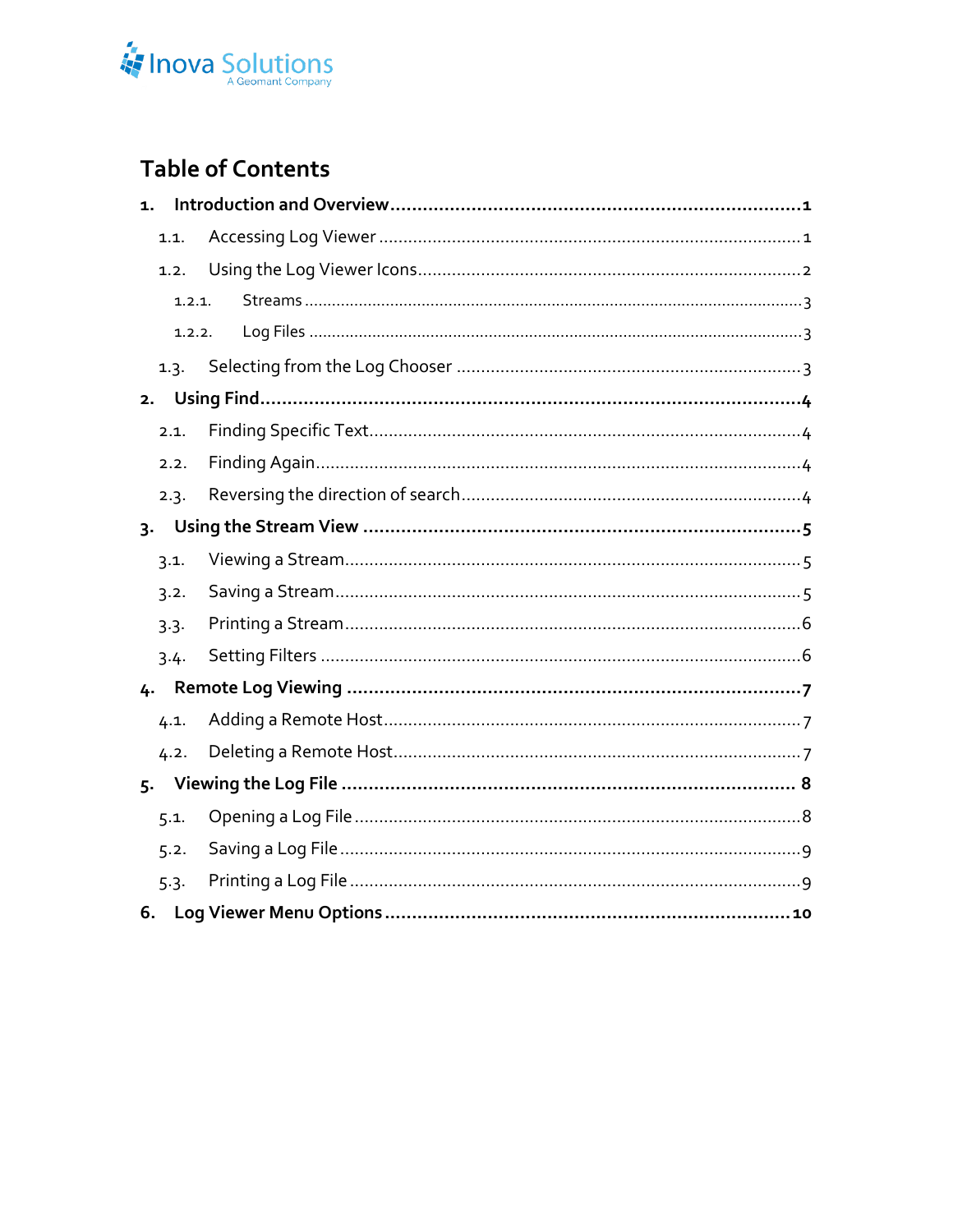## <span id="page-3-0"></span>**1. Introduction and Overview**

This document will provide you with an overview of Inova LightLink<sup>TM</sup> Log Viewer and the procedures for utilizing the options within Log Viewer.

Log Viewer allows you to see the contents of error log files and to obtain diagnostic information for record streams. With Log Viewer you can:

- Display Diagnostic information and error logs for the various subsystems of Inova LightLink. This information is displayed as an Inova LightLink Diagnostic Log. (See [Figure 1.](#page-3-2))
- Set up a Remote View of logs on the Inova LightLink Core Server or on any other LightLink machine that is running i\_uls.exe, the unified logging subsystem.

| C. Inova Log Viewer - File: C: \Program Files\LightLink\logs\BroadcastClient |            |                                                 |  |
|------------------------------------------------------------------------------|------------|-------------------------------------------------|--|
| File<br>Edit<br>Window<br>Help<br>View                                       |            |                                                 |  |
| X.<br>电偏凸<br>œ<br>R                                                          |            |                                                 |  |
| <b>Local Host Diagnostics</b>                                                | $4 \times$ | $4$ $\times$<br>File: C:\Program Files\LightLin |  |
| <b>JGregg</b><br>⊟<br>await app exit.log                                     |            | File: C: \Program Files\LightLink\log           |  |
| BroadcastClient.log                                                          |            | Sep<br>12:44:57:854 ****<br>28<br>2006          |  |
| check_key_for_encryption.log                                                 |            | Sep<br>28<br>2006<br>12:44:58:557<br>Attem      |  |
| checklightlinkconnection.log                                                 |            | Clien<br>Sep<br>12:45:00:557<br>28<br>2006      |  |
| cms_defaulter.log                                                            |            | :45:00:557 Clien<br>Sep<br>28<br>2006           |  |
| ContentSyncManager.log                                                       |            | [connector::<br>{Unknown}                       |  |
| datadirectorysetup.log                                                       |            | Sep<br>2006<br>12-45-00-557<br>28<br>conne      |  |
| dsm                                                                          |            | Sep<br>Readi<br>28<br>2006<br>12:45:00:557      |  |
| $DSM_1, \log$                                                                |            | Sep<br>28<br>12:45:02:822<br>2006<br>Conta      |  |
| dsms_setup.log                                                               |            | Sep<br>28<br>2006<br>12:45:32:946<br>conne      |  |
| get license key.log                                                          |            | Sep<br>12:45:32:946<br>28<br>2006<br>got a      |  |
| i auditserver.log                                                            |            | Sep<br>28<br>2006<br>12:45:32:946<br>faile      |  |
| i bus server.log                                                             |            | Sep<br>12:45:33:384<br>2006<br>28<br>we ar      |  |
|                                                                              |            | Sep<br>28<br>2006<br>12:45:33:477<br>Unabl      |  |
| i_bus_server.log                                                             |            | Sep<br>28<br>2006<br>Canno<br>12:45:33:477      |  |
| i_cefloon.log                                                                |            | Sep<br>28<br>2006<br>Canno<br>- 33 - 477        |  |
| i_cefloon.log                                                                |            | Sep<br>2006<br>28<br>sendi<br>12:45:44:477      |  |
| i client mgr.log                                                             |            | Sep<br>28<br>2006<br>:45:040<br>sendi           |  |
| i_client_mgr.log                                                             |            | Sep<br>2006<br>28<br>sendi<br>12:45:45:586      |  |
| <i>i</i> conferent log                                                       |            | Seo                                             |  |
|                                                                              |            |                                                 |  |
| Inova LightLink Ready                                                        |            | CAP NUM SCRL                                    |  |

**Figure 1**

## <span id="page-3-2"></span><span id="page-3-1"></span>**1.1. Accessing Log Viewer**

You can access the Log Viewer through one of these paths:

- Administrator > Log Viewer  $\bigcirc$  icon
- System Manager > Tools > Log Viewer
- Start > All Programs > Inova LightLink > Tools > Log Viewer

Once Log Viewer is open, the main screen will look like [Figure 2.](#page-4-1)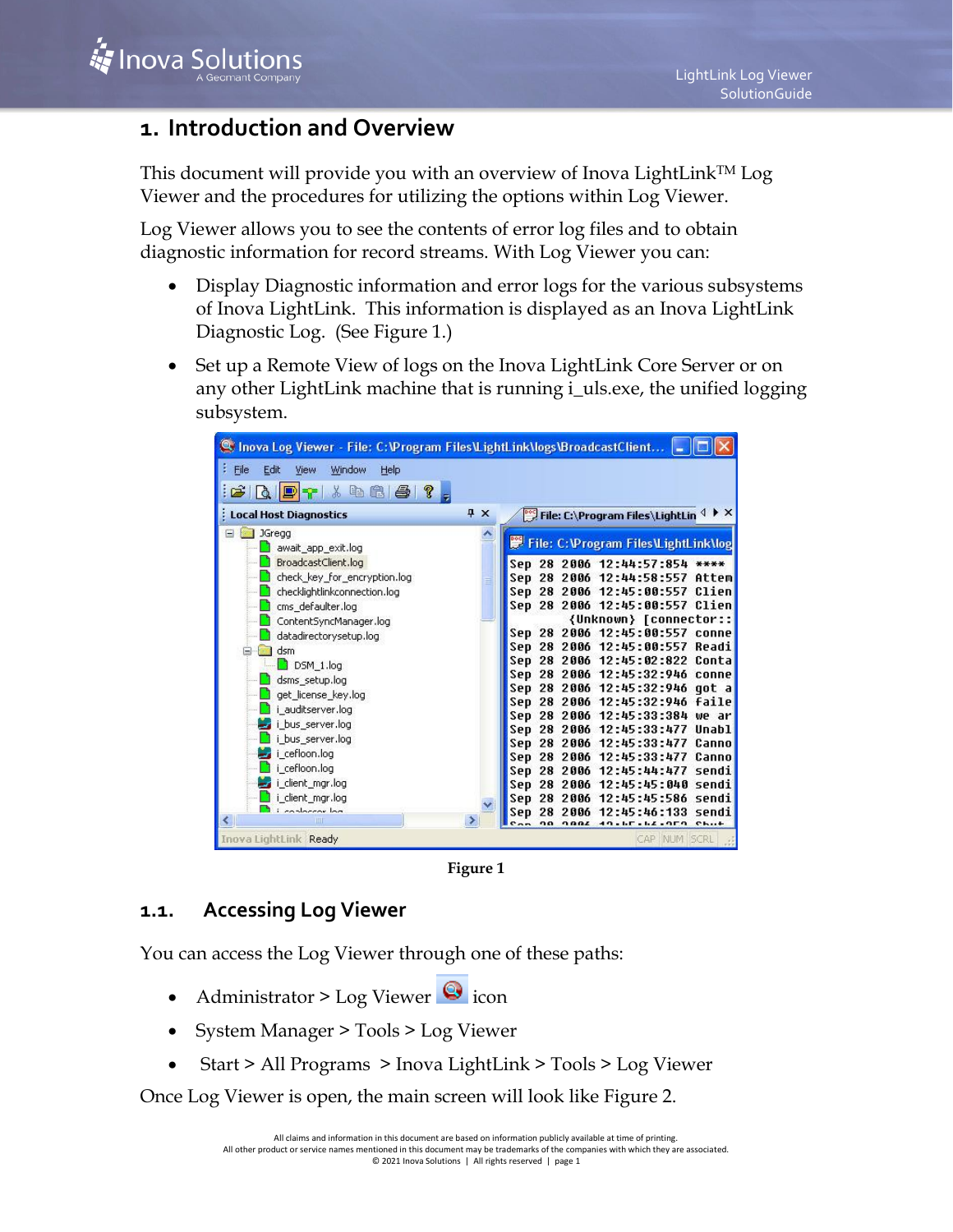

| <b>Chambles</b> Times!                                                                                                                                                                                                                                                                                                                                                                                                                                                                                                                                                                                                                                                                  |               |
|-----------------------------------------------------------------------------------------------------------------------------------------------------------------------------------------------------------------------------------------------------------------------------------------------------------------------------------------------------------------------------------------------------------------------------------------------------------------------------------------------------------------------------------------------------------------------------------------------------------------------------------------------------------------------------------------|---------------|
| the the two involve take<br>5 急 品 え<br><b>GET A BEFORE</b>                                                                                                                                                                                                                                                                                                                                                                                                                                                                                                                                                                                                                              |               |
| <b>Local Hoot Diagnostics</b><br>光光                                                                                                                                                                                                                                                                                                                                                                                                                                                                                                                                                                                                                                                     |               |
| <b>B</b> Libert Hardes<br><b>Confession Inc.</b><br><b>Ballyston B</b><br><b>DOLLARS IN 1989</b><br>I launcher kip<br><b>B</b> Lindhis kg<br>Laradott updates log<br>Title needs top<br>Lisable rights and<br>Ti akiko<br>pitches resident<br>L'ointrobe Jog<br>laindher, regetrations.log<br>B fadrin.log<br>bod initia eventing<br>1000<br><b>M</b> OCH 3 Lightink (1) ISO Displays (Sinula)<br>OOR stightink II LED Deploys (Smulk)<br>CON mightink II LED Deploys Elimin<br>OCH stightink IT LED Deplays Elincia<br>erine devou by<br>subject manager.log<br><b>Products todate Member Joe</b><br>imieds/od<br>prehabilities<br>promarillog<br>spotencevent.log<br>were durant like |               |
| e                                                                                                                                                                                                                                                                                                                                                                                                                                                                                                                                                                                                                                                                                       |               |
| <b>BURG LIGHTERS: Paids</b>                                                                                                                                                                                                                                                                                                                                                                                                                                                                                                                                                                                                                                                             | CALL BEER CO. |

**Figure 2**

#### <span id="page-4-1"></span><span id="page-4-0"></span>**1.2. Using the Log Viewer Icons**

You can use Log Viewer to select and display two types of Diagnostic Logs: Streams or Log Files.

The Log Viewer main window has two panes.

- Use the Log Chooser in the left-hand pane of Log Viewer to select the Diagnostic Log(s) you wish to display.
- When you double-click on a Diagnostic Log, its data is displayed in Log Viewer's right-hand pane, in a separate window [\(Figure 3\)](#page-4-2).



**Figure 3**

<span id="page-4-2"></span>*Every Stream will have a corresponding Log File by the same name, but the reverse is not necessarily true. Some Log Files may not have matching Streams.*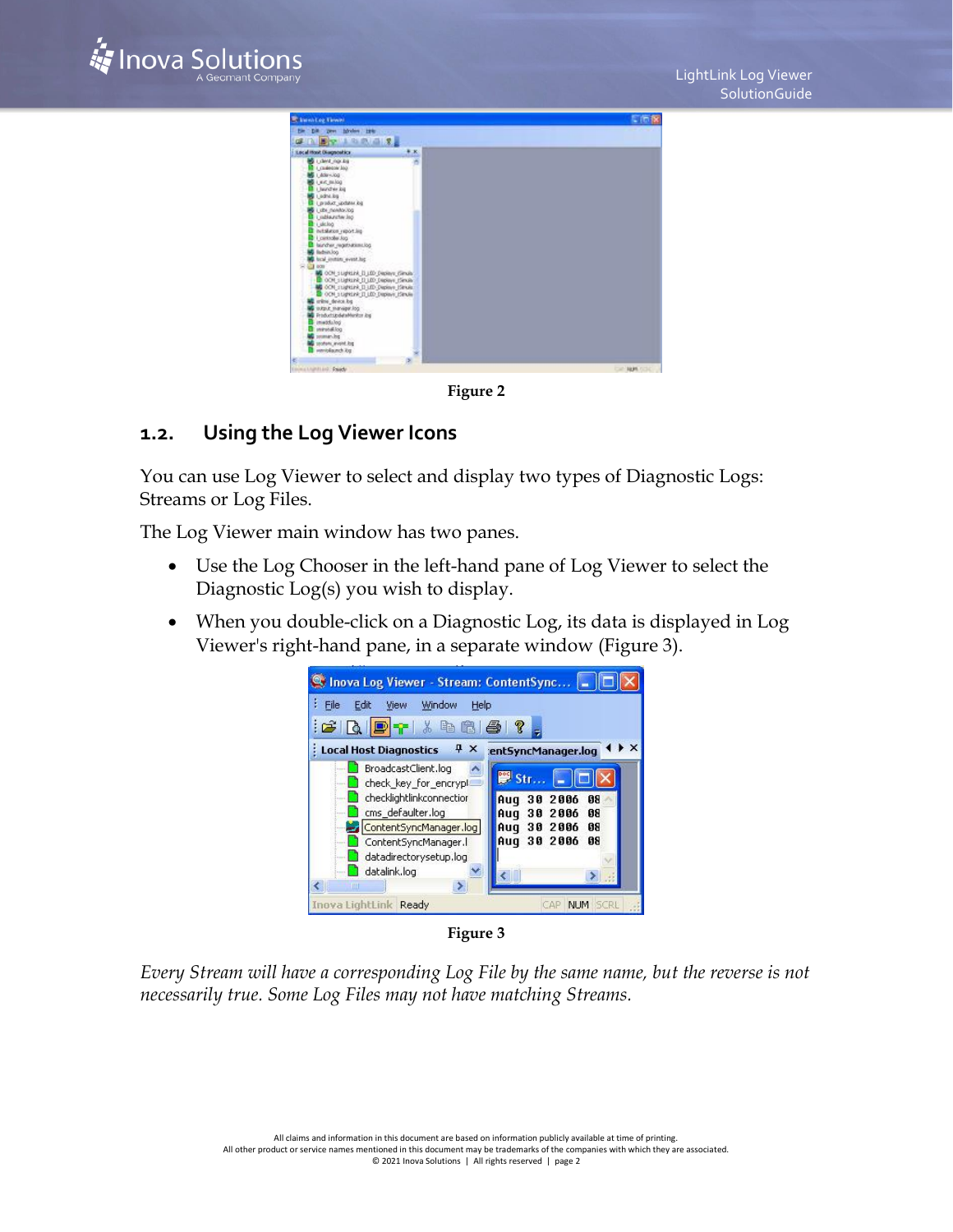#### <span id="page-5-0"></span>1.2.1. Streams

**Ex** datadir.log This is a Stream. The icon indicates an active, "live" view of server or client activities.

The window for a Stream is continuously updated with new log entries as they become available. Streams may contain a maximum of 128K before they are truncated. When an Inova LightLink application is closed, its streams are closed.

#### <span id="page-5-1"></span>1.2.2. Log Files

**T** datadir.log This is a Log File. The icon indicates a diagnostic file that is stored in the Inova LightLink Logs directory.

The window for a Log File is not updated automatically, but a more up-to-date view of the file can be acquired by closing and re-opening the window. Log Files may grow to 1.2M before truncation occurs.

### <span id="page-5-2"></span>**1.3. Selecting from the Log Chooser**

Once you have determined the Log File or Stream you wish to display, doubleclick on its icon on the Log Chooser to bring up the window associated with that Log File or Stream.

The Log Chooser displays an icon for each Log File or Stream present at the time Log Viewer is invoked [\(Figure 4\)](#page-5-3).

<span id="page-5-3"></span>

**Figure 4**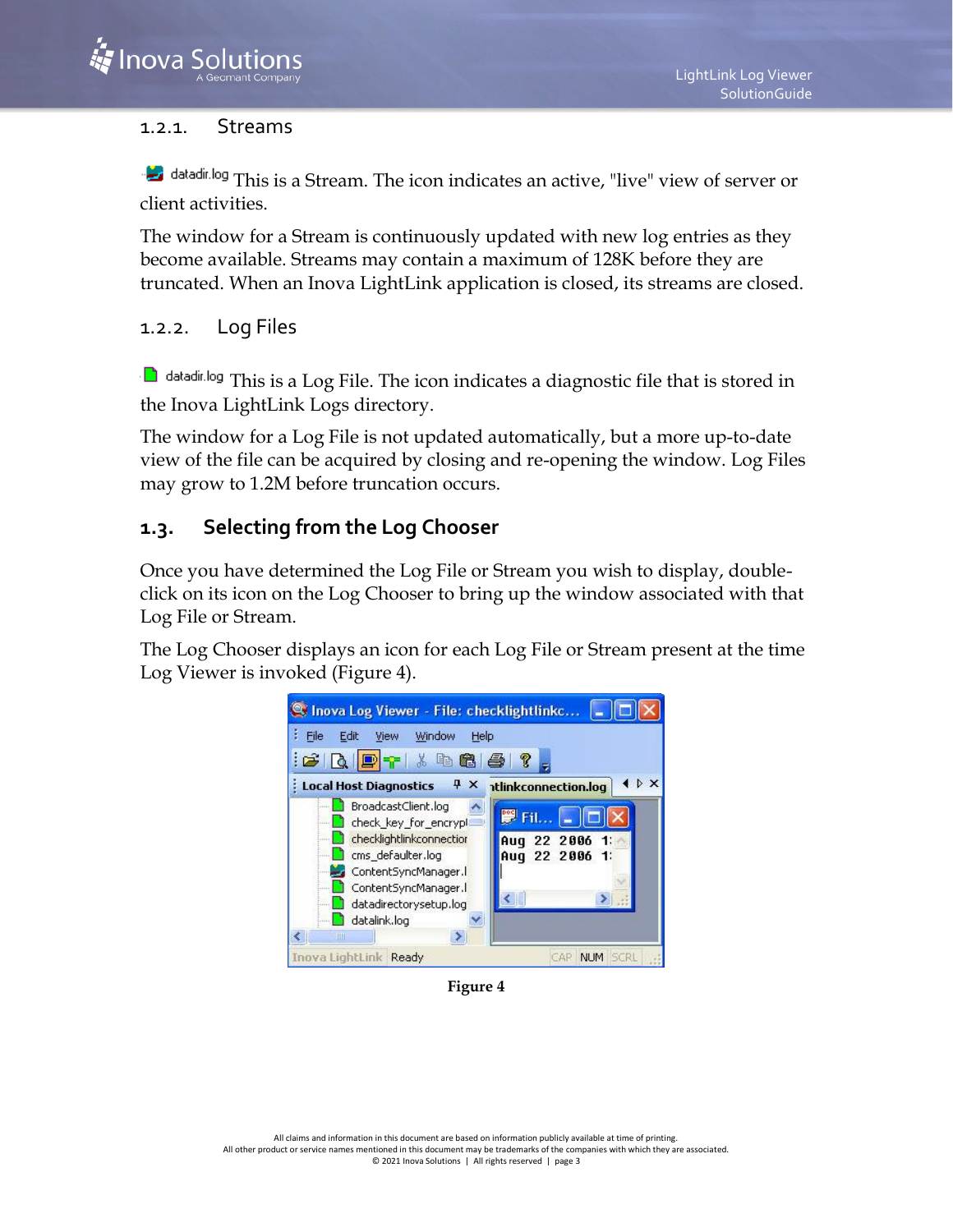## **A** Inova Solutio

## <span id="page-6-0"></span>**2. Using Find**

## <span id="page-6-1"></span>**2.1. Finding Specific Text**

Follow these steps to use the find specific text in Log Viewer:

1. Choose *Edit > Find or* Hold down the *CTRL* key and press *F.* The *Text Search* dialog appears [\(Figure 5\)](#page-6-4).

| <b>Text Search</b> |                                                        |  |
|--------------------|--------------------------------------------------------|--|
| Seek:              |                                                        |  |
|                    | □ Case Sensitive □ Reverse Search □ Requiar Expression |  |
|                    |                                                        |  |



- <span id="page-6-4"></span>a. Click to mark the Case Sensitive setting if you want to specify upper-/lowercase for your search (e.g., find "Exit" and not "exit").
- b. Click to mark Reverse Search if you are at the bottom of a file or want to change the direction of the search.
- c. Type in the text you wish to locate.
- 2. Click *Next* to continue. Click *Cancel* to stop the Text Search feature.

When Log Viewer finds the last matching text and tries to search again, the Help: No topics found dialog appears.

## <span id="page-6-2"></span>**2.2. Finding Again**

If you wish to use Find again, you can either choose Edit > Find Again or you can just press the F3 button.

Log Viewer remembers the text you entered during the previous search. Press F3 to repeat the text search as often as necessary.

## <span id="page-6-3"></span>**2.3. Reversing the direction of search**

To reverse the direction of the search, you can either choose Edit > Find or you can hold down the CTRL key and press F.

When the Text Search dialog appears, Log Viewer remembers the text you entered during the previous search.

Click to mark the Reverse Search setting and click *Next* to continue.

To search through a long file with many expected text matches, you can hold down the *F3* key to move rapidly from match to match.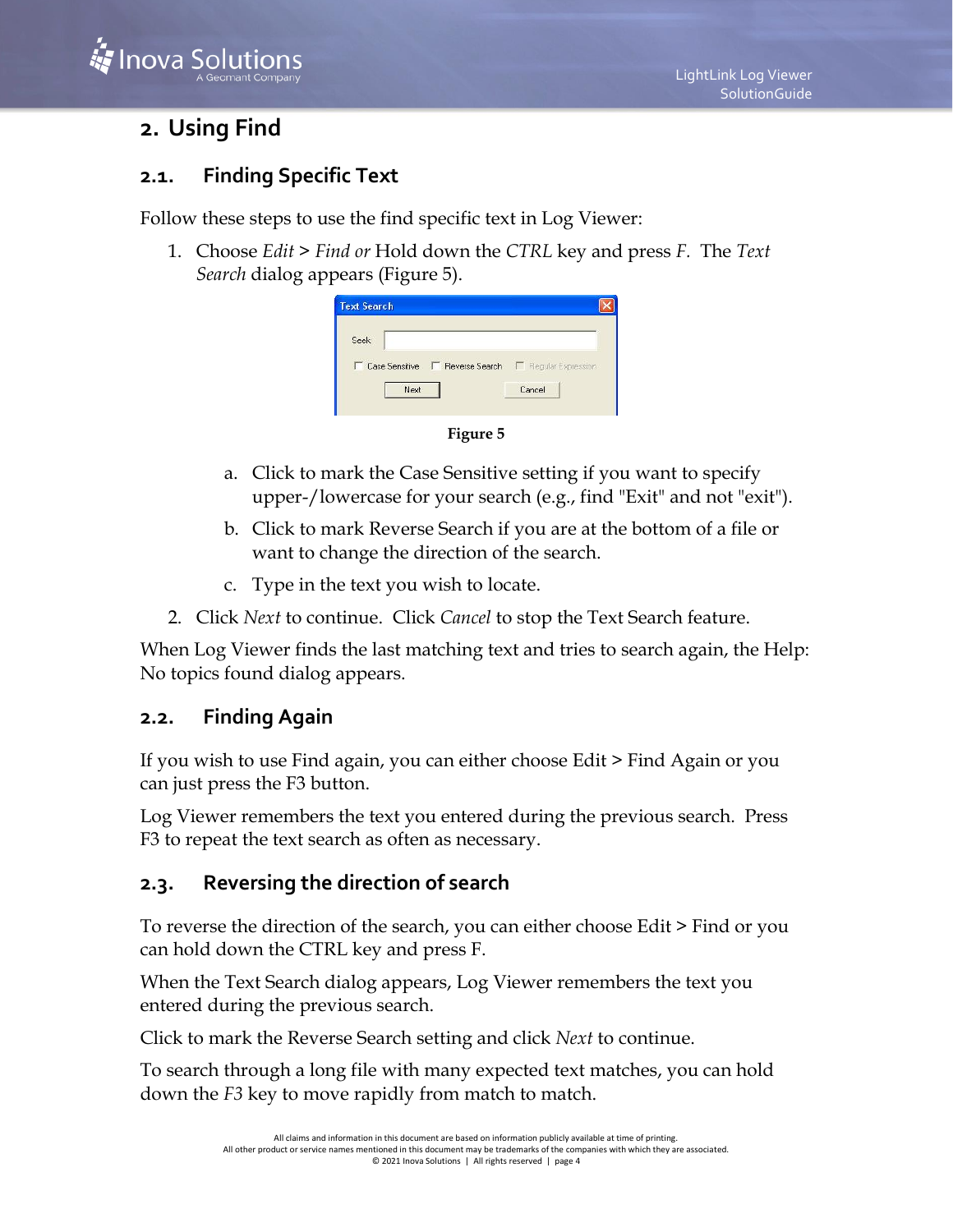## <span id="page-7-0"></span>**3. Using the Stream View**

To view a stream in Log Viewer, choose View| Stream View to make Streams visible in Log Chooser.

All Streams will be shown.

To hide all Streams, choose View | Stream View to remove the check mark and disable this option.

#### <span id="page-7-1"></span>**3.1. Viewing a Stream**

Choose File > View Stream.

On the Stream Name dialog box [\(Figure 6\)](#page-7-3), enter the name of the stream and then click OK.





<span id="page-7-3"></span>The diagnostic view window for the Stream File appears [\(Figure 7\)](#page-7-4).



**Figure 7**

#### <span id="page-7-4"></span><span id="page-7-2"></span>**3.2. Saving a Stream**

Choose File > Save As.

On the Log Viewer Save As dialog box, enter a file name and click *Save* to save the stream.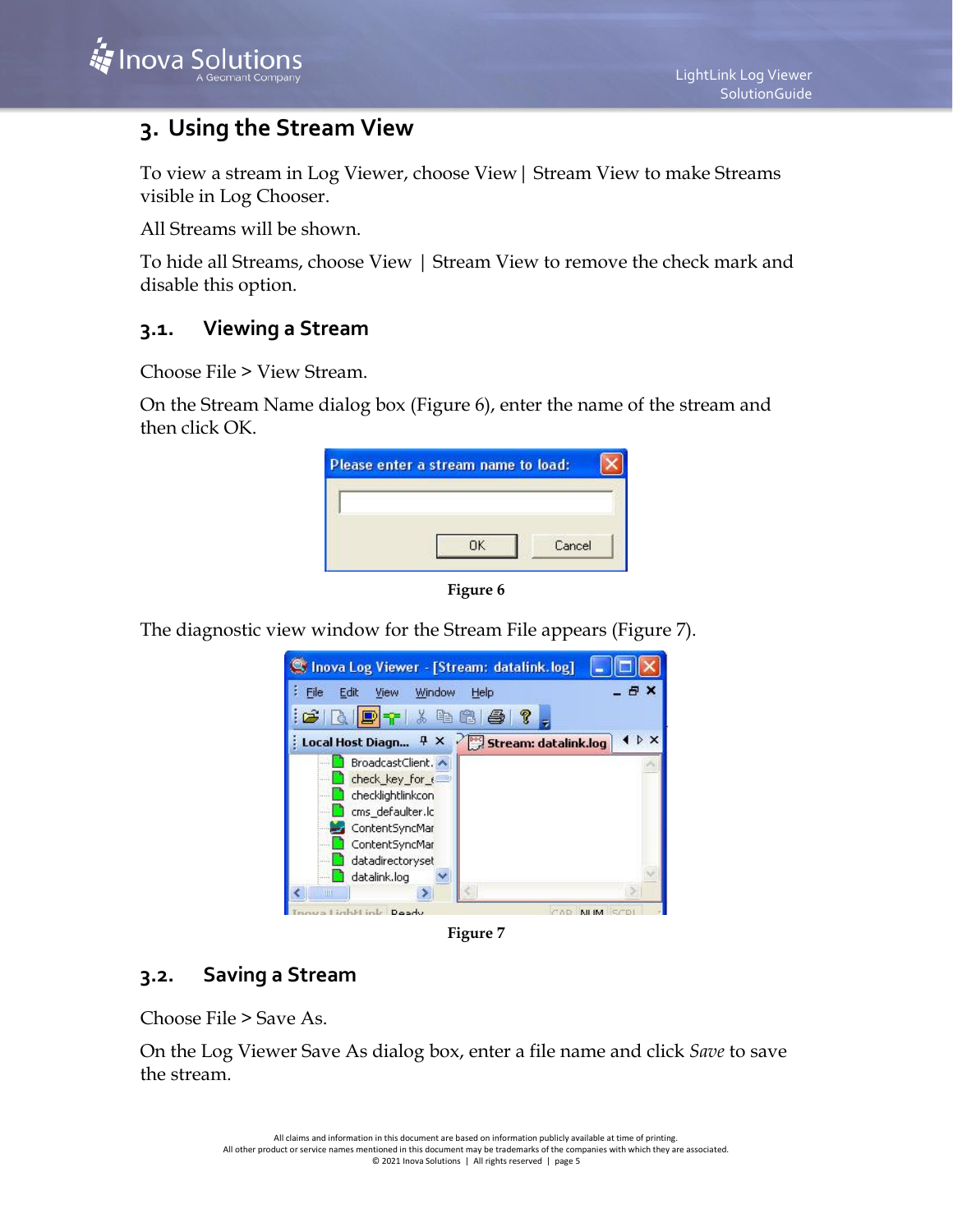#### **3.3. Printing a Stream**

- <span id="page-8-0"></span>1. Double-click on the desired Stream on the Log Chooser to bring up its window.
- *2.* Choose *File > Print or* click *Print* on the toolbar. The standard Windows print dialog appears. *You may print only one Stream at a time.*
- 3. Adjust print properties (copies, orientation, etc) as needed.
- 4. Send the output to the printer as you normally do.

*Caution: These files may be quite large when printed.*

### <span id="page-8-1"></span>**3.4. Setting Filters**

When you right click on a stream file view and then right-click, a menu appears that allows you to set the filters for the stream file [\(Figure 8\)](#page-8-2).



**Figure 8**

<span id="page-8-2"></span>You will have the following options on the right-click menu for the highlighted stream file view:

- **Open:** Allows you to open the highlighted stream file
- **Load again:** Shows the log view information again for the selected stream file
- **Save as:** Allows you to save the file by a choosing a new and different file name
- **Flush file:** Shows the log view for the selected stream file as empty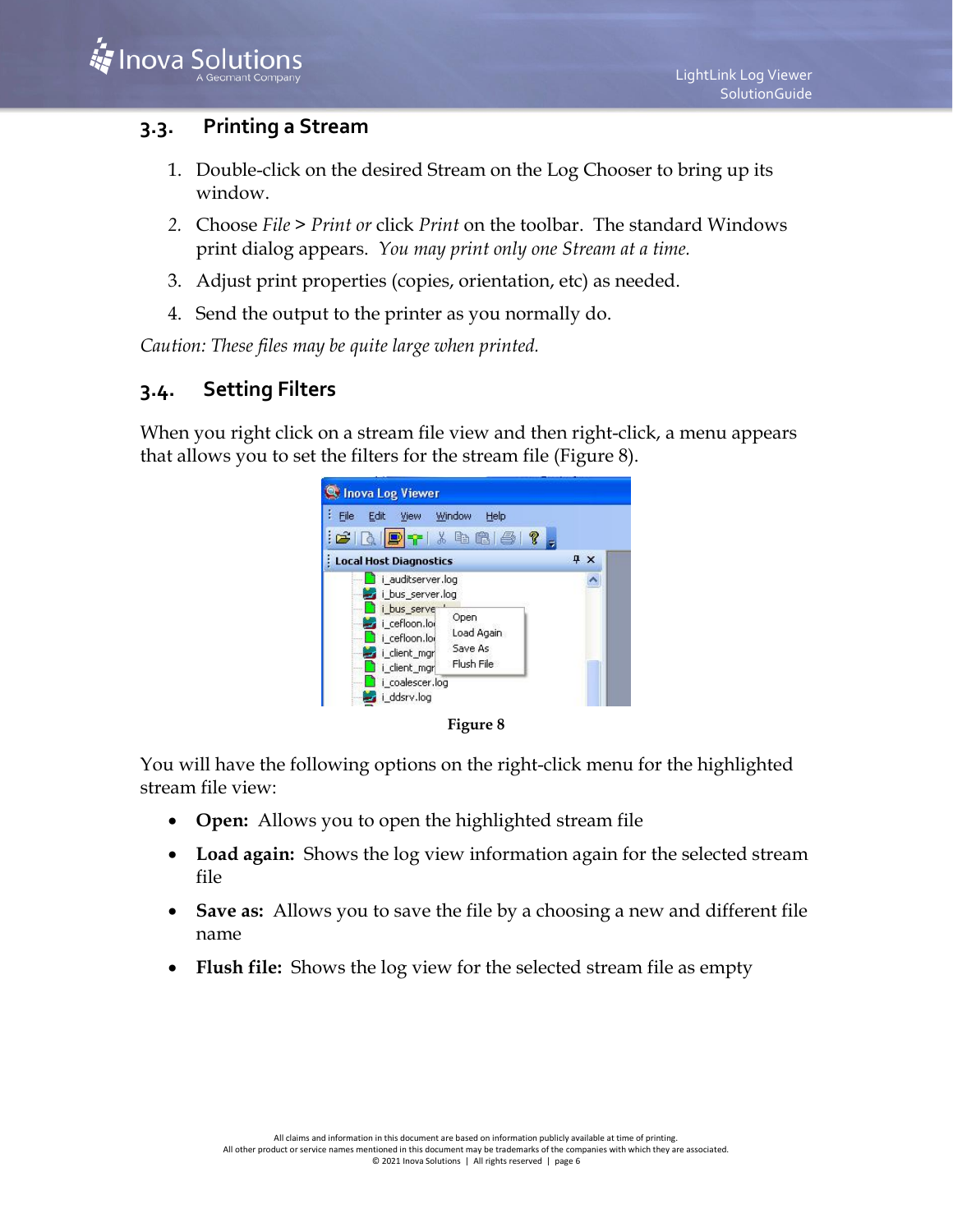## <span id="page-9-0"></span>**4. Remote Log Viewing**

Remote Log Viewing allows a LightLink User to check the status of other LightLink-enabled machines in the enterprise. All of the Log Files and Streams associated with a Remote Host can be viewed via Log Viewer.

## <span id="page-9-1"></span>**4.1. Adding a Remote Host**

Choose File > Add Host.

On the Hostname window [\(Figure 9\)](#page-9-3), enter the hostname or IP Address of the computer to which you want to connect and then click OK.

| ΠK | Cancel |
|----|--------|

**Figure 9**

<span id="page-9-3"></span>If the i\_ULS.exe is running on the target machine, the hostname and its associated Log Files appear in the Log Chooser in the left-hand pane of the Log Viewer.

#### <span id="page-9-2"></span>**4.2. Deleting a Remote Host**

- 1. Highlight the hostname to be deleted from the Log Chooser.
- 2. Choose File > Remove Host.
- 3. On the Hostname window, enter the hostname or IP address of the computer that you wish to remove and then click OK.

In the left-hand pane of the Log Viewer, the hostname and its associated Log Files and Streams are deleted from the Log Chooser.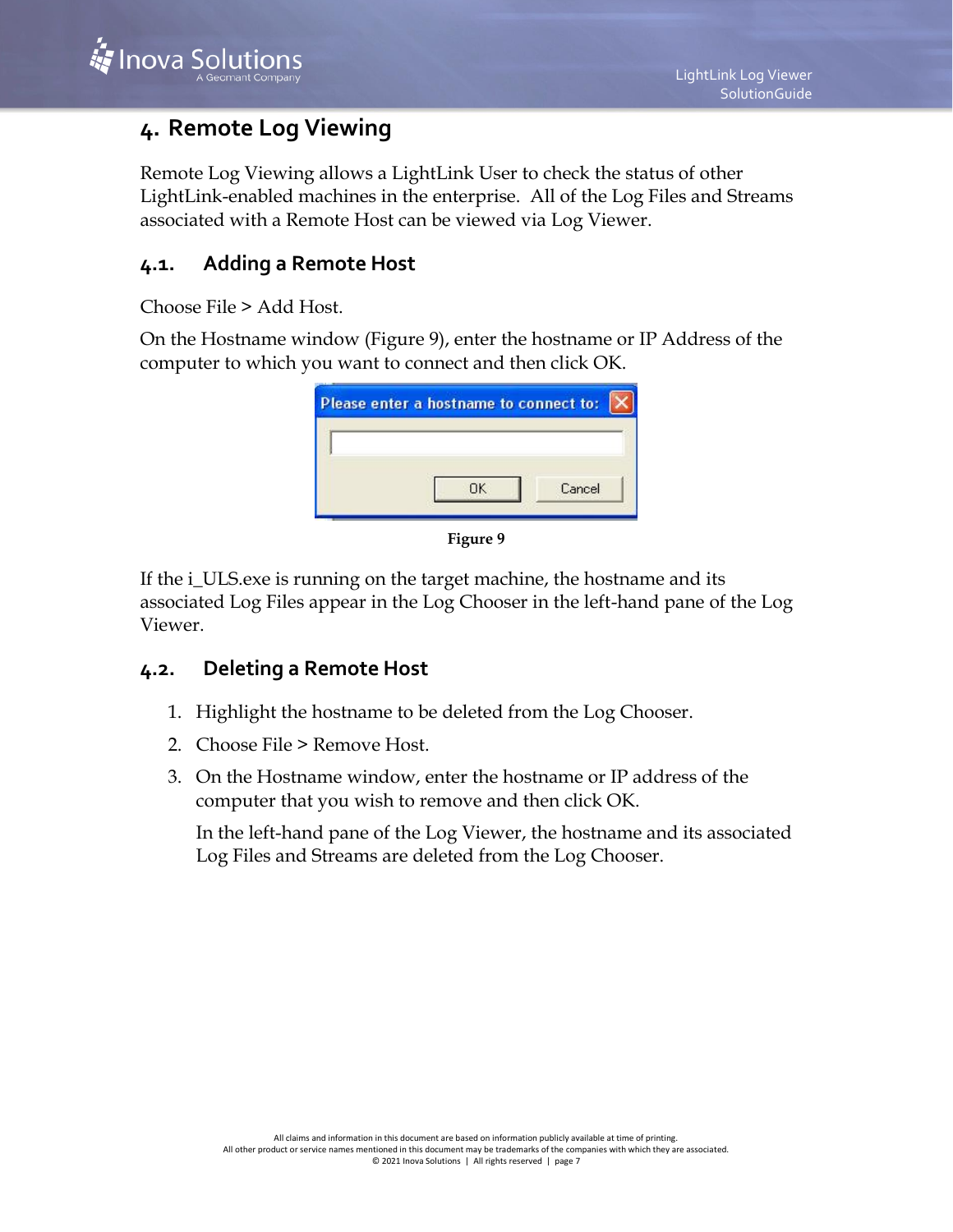## <span id="page-10-0"></span>**5. Viewing the Log File**

To show All Log Files in the Inova LightLink Logs directory, choose View > Log File View to make Log Files visible in the Log Chooser.

To hide all Log Files, choose View > Log File View to remove the check mark and disable this option.

## <span id="page-10-1"></span>**5.1. Opening a Log File**

Choose File > Open Log File or click Open on the Log Viewer toolbar. On the Open window [\(Figure 10\)](#page-10-2), select the desired Log File from the list. You can either click the Open button or double-click on the file name.



**Figure 10**

<span id="page-10-2"></span>*Any Diagnostic Log can be opened here, but the Log Chooser only shows files that reside in the Inova LightLink Logs directory.*

The Log File appears in its own diagnostic window, in the right-hand pane of the Log Viewer [\(Figure 11\)](#page-10-3).



**Figure 11**

<span id="page-10-3"></span>Resize the Log Viewer and the Log File window to see as much of the file as you require.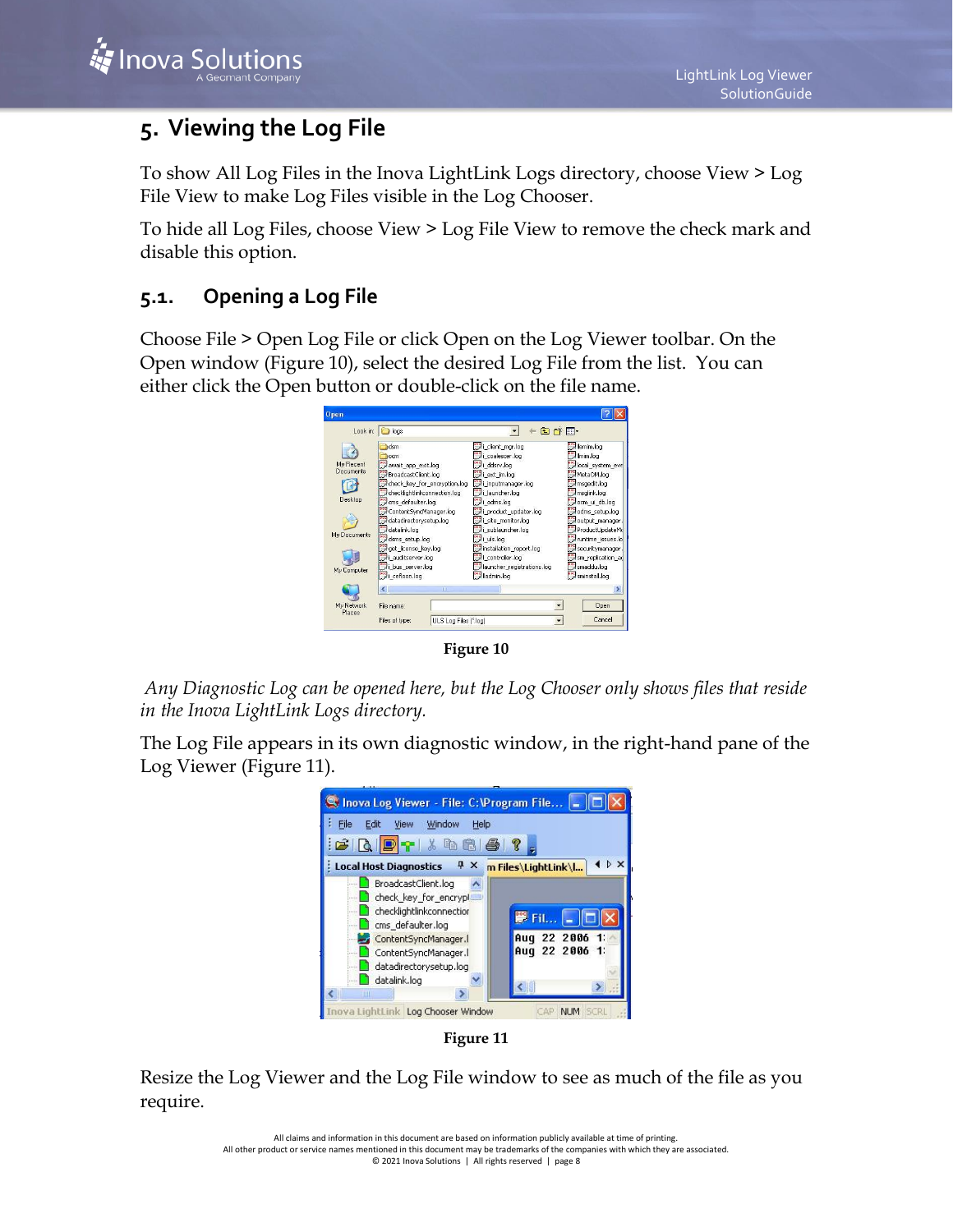#### <span id="page-11-0"></span>**5.2. Saving a Log File**

Choose File > Save As.

On the Save As window, enter a file name and click Save to save the Log File.

## <span id="page-11-1"></span>**5.3. Printing a Log File**

- 1. Highlight the desired Log File on the Log Chooser and double-click to open its window.
- *2.* Choose File > Print *or* click Print on the toolbar. The standard Windows print dialog appears. *You may print only one Log File at a time.*
- 3. Adjust print properties (copies, orientation, etc) as needed.
- 4. Send the output to the printer as you normally do.

*Caution: These files may be quite large when printed.*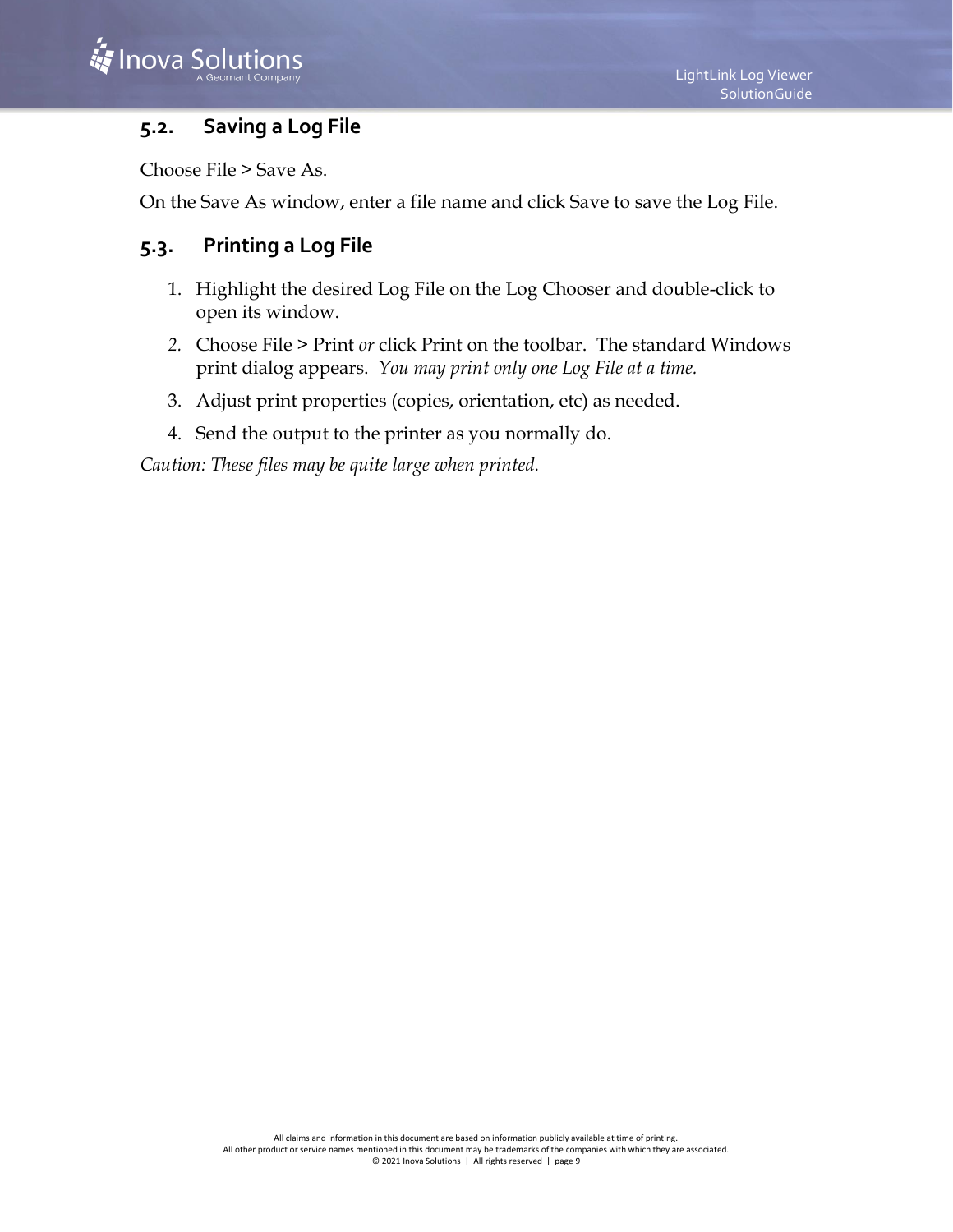## <span id="page-12-0"></span>**6. Log Viewer Menu Options**

| <b>File Menu</b><br>Edit View Window Help<br>File  <br>View Stream<br>Open LogFile<br>Ctrl+O<br>Save As<br>$\subseteq$ lose<br>Add Host<br>Delete Host<br>图 Print<br>Ctrl+P<br>Print Preview<br>Print Setup<br>1 await_app_exit.log<br>2 BroadcastClient.log<br>3 OCM_1_Inova_TCP_IP_Displays.log<br>4 OCM_5_Database_Publisher_Output.log<br>5 OCM_4_AMS_LED_Displays.log<br>Exit |                                                                                                                             | View Stream: Open a dialog to select a Stream by typing<br>$\bullet$<br>in its name<br><b>Open Log File: Open an existing Log File</b><br>$\bullet$<br><b>Save As:</b> Save the file by a specified file name<br>$\bullet$<br><b>Close:</b> Close the current file<br>$\bullet$<br><b>Add Host:</b> Add a Remote Host to the Log Viewer tree<br>$\bullet$<br><b>Delete Host:</b> Remove a Remote Host from the Log<br>$\bullet$<br>Viewer tree<br><b>Print:</b> Print the current file<br>$\bullet$<br>Print Preview: Display a thumbnail print view of the<br>$\bullet$<br>Log File or Stream<br>Print Setup: Access the print dialog for network and<br>$\bullet$<br>local printers<br>List of Files: Provide a list of recently accessed Log Files<br>$\bullet$ |
|------------------------------------------------------------------------------------------------------------------------------------------------------------------------------------------------------------------------------------------------------------------------------------------------------------------------------------------------------------------------------------|-----------------------------------------------------------------------------------------------------------------------------|--------------------------------------------------------------------------------------------------------------------------------------------------------------------------------------------------------------------------------------------------------------------------------------------------------------------------------------------------------------------------------------------------------------------------------------------------------------------------------------------------------------------------------------------------------------------------------------------------------------------------------------------------------------------------------------------------------------------------------------------------------------------|
|                                                                                                                                                                                                                                                                                                                                                                                    |                                                                                                                             | and Streams<br><b>Exit:</b> Exit the Log Viewer<br>$\bullet$                                                                                                                                                                                                                                                                                                                                                                                                                                                                                                                                                                                                                                                                                                       |
|                                                                                                                                                                                                                                                                                                                                                                                    | <b>View Menu</b><br>Window<br>Help<br>View.<br>Standard<br>Log Chooser<br>Stream View<br>Log File View<br><b>ULS Status</b> | <b>Standard:</b> Log Viewer Toolbar and buttons<br>$\bullet$<br>Log Chooser: Log Chooser<br>$\bullet$<br><b>Stream View: All Streams</b><br>$\bullet$<br>Log File View: All Log Files<br>$\bullet$<br><b>ULS Status:</b> Unified Logging Subsystem (ULS) status<br>$\bullet$<br>window                                                                                                                                                                                                                                                                                                                                                                                                                                                                             |